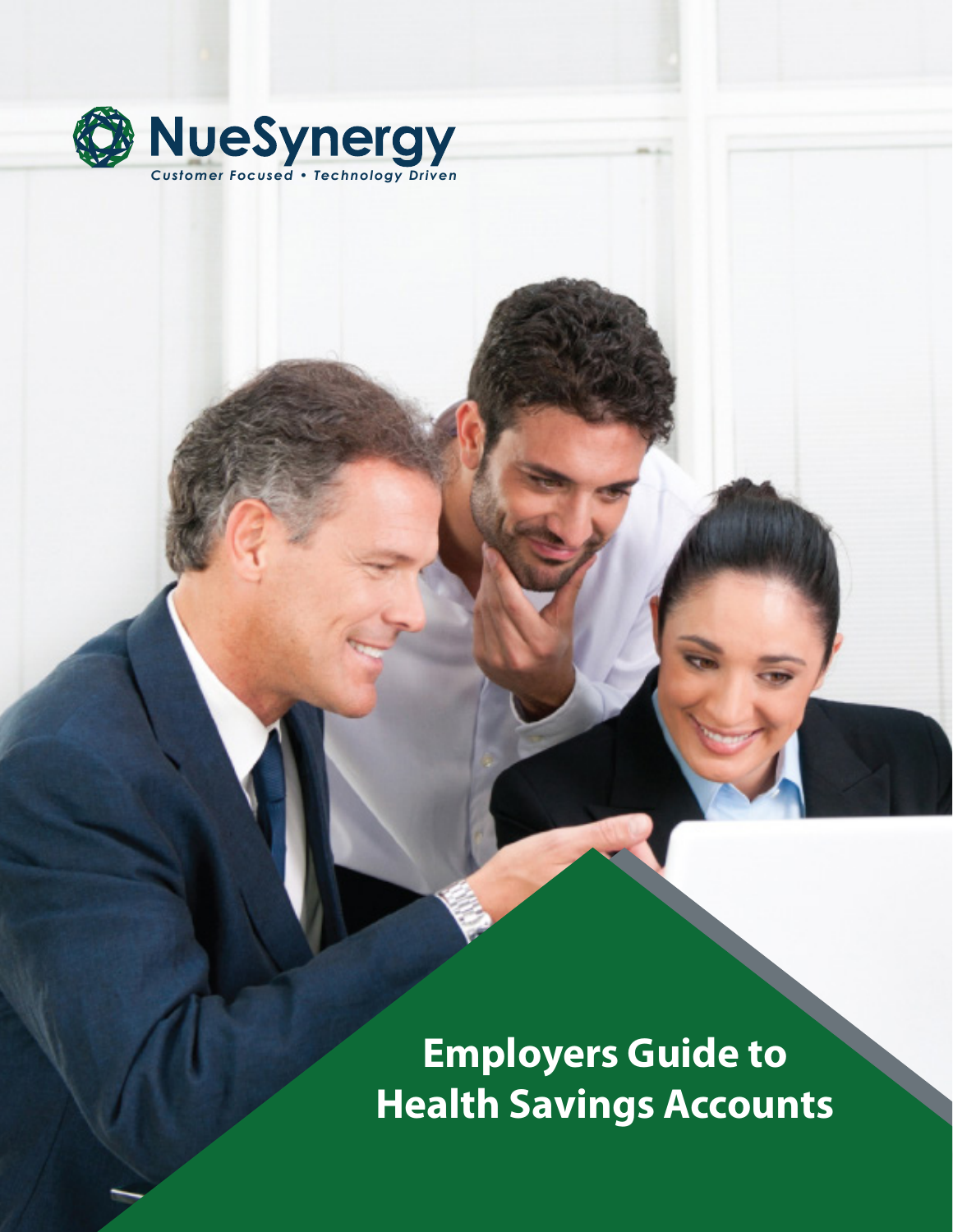# Employers Guide to Health Savings Accounts

A Health Savings Account (HSA) is a tax-advantaged medical savings account available to individuals enrolled in a high-deductible health plan (QHDHP). Funds put into an HSA are not subject to federal income tax at the time of deposit.

The demand for HSAs is growing as employers and individuals realize the advantages of consumer-driven health care. The NueSynergy HSA is fully integrated with all of our pre-tax benefits plans. It's easy to open, easy to use, and easy to manage.

## **NueSynergy HSA is that easy!**

### Easy to Open

- Online enrollment creates a virtually paperless environment for employees.
- No minimum balance is required when opening a NueSynergy HSA.

### Easy to Use

- It's a seamless solution: employees have complete access to all their benefits accounts (e.g., HSA and limited FSA) on one platform.
- A single login gives employees online access to their HSA as well as their investment options.
- Employees can access their HSA dollars with either the NueSynergy debit card or a paper check.

### Easy to Manage

- An array of mutual funds, including an interestbearing account, gives employees competitive investment choices that are attractive to both novice and experienced account holders.\*
- HSA contributions are automatically swept into the employee's investment accounts when they meet the necessary cash account balance; no need to manually move funds between accounts.
- HSA deposits are FDIC insured by our account holder and banking partner, Avidia Bank, a \$1 billion mutual community bank.

*\*Investments are not insured by the FDIC; are not deposits or other obligations of NueSynergy or Avidia Bank and are not guaranteed by NueSynergy or Avidia Bank; and are subject to investment risks, including possible loss of principal invested.*

## Employer Advantages

- Flexibility in controlling benefit costs
- Employee retention and attraction
- Tax savings on every dollar employees put into the plan

## Employee Advantages

- Tax savings (either pre-tax by the employer or with personal tax deduction)
- Budgeting for current or future medical expenses
- Funds can be used as claims are incurred or saved for future medical expenses
- Tax-free interest or investment earnings



## Qualified HDHP Requirements

A QHDHP has deductible requirements and an out-ofpocket limit. The 2019 QHDHP requirements are:

Minimum Deductible: Single \$1,350 Family \$2,700

Maximum Out-of-pocket: Single \$6,750 Family \$13,500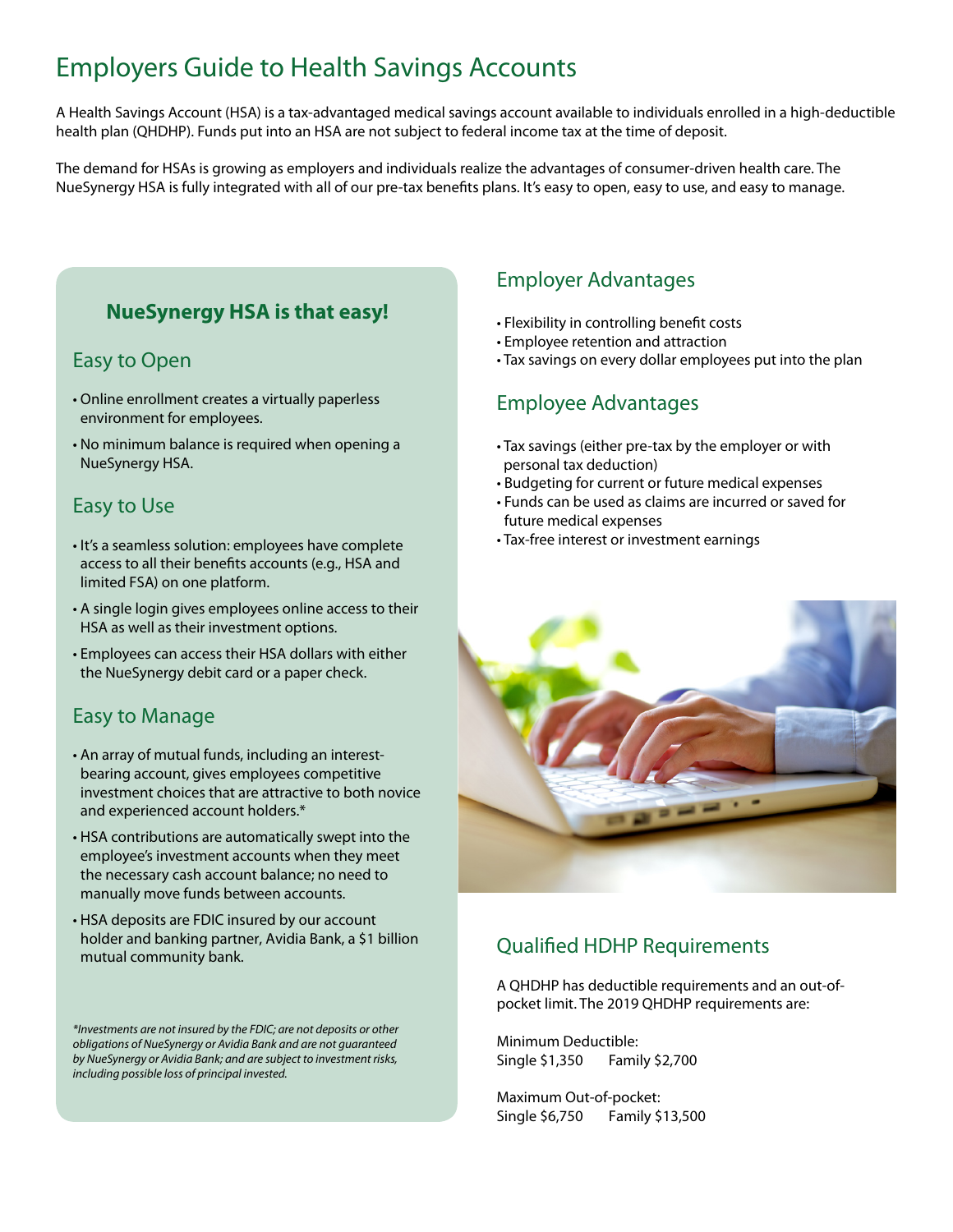# HSA Conditions

- The employee must participate in a QHDHP.
- HSA funds are owned by the employee.
- The employee decides how much to contribute based on his/her out-of-pocket expenses.
- Employer and employee contributions combined may not exceed the IRS maximum contribution (see insert).
- Claim substantiation is maintained by the employee.
- Eligible claims may be reimbursed at the point of purchase or at a later date as determined by the employee.
- Both the employee and the employer may contribute to an employee's HSA (over 50 percent of employers contribute to employee HSAs).
- Employer contributions may be made in one lump sum at the beginning of the plan year or prorated throughout the year.
- HSA funds are not available to employees until they are in their accounts.
- HSA funds may be used for the employee, spouse and dependent children.

# **Contributions**

Contributions to the HSA may be made by the employer and/or employee. In fact, any can make contributions; however, the preferred tax treatment will only be recognized by the employee. Some studies show that employers can save 20 to 30 percent in premiums with a QHDHP.

The employer may choose to use all or a portion of those savings as HSA contributions. Contributions must follow the comparability rules, or the Section 125 non-discrimination rules if run through the Premium Only Plan (POP) or Flexible Spending Account (FSA).

If an employee terminates employment, he/she maintains ownership of the HSA. However, if an employee doesn't enroll in a QHDHP after leaving employment, he/she may continue to use HSA funds for eligible medical expenses but can no longer contribute to it. An employee must enroll in another QHDHP to contribute to the HSA.

# Tax Treatment

There are two ways to realize a tax credit for HSA contributions:

- Employer pre-tax contributions made through a Section 125 (POP or FSA)
- Participant may use an above-the-line deduction when filing taxes. If the tax credit is through a Section 125, the document must state it accordingly.

*A self-employed individual of an S Corporation or LLC cannot pre-tax an employee HSA contribution*  through a Section 125.

## **2019 HSA Contribution Limits**

**Single: \$3,500 Family \$7,000**

## **2019 Catch-Up Contributions**

**Participants age 55 or above may make additional contributions above the set HSA maximum. Participants without a QHDHP the entire year or who enroll in Medicare coverage must prorate the catch-up contribution.** 

**Single: \$1,000 Family \$1,000**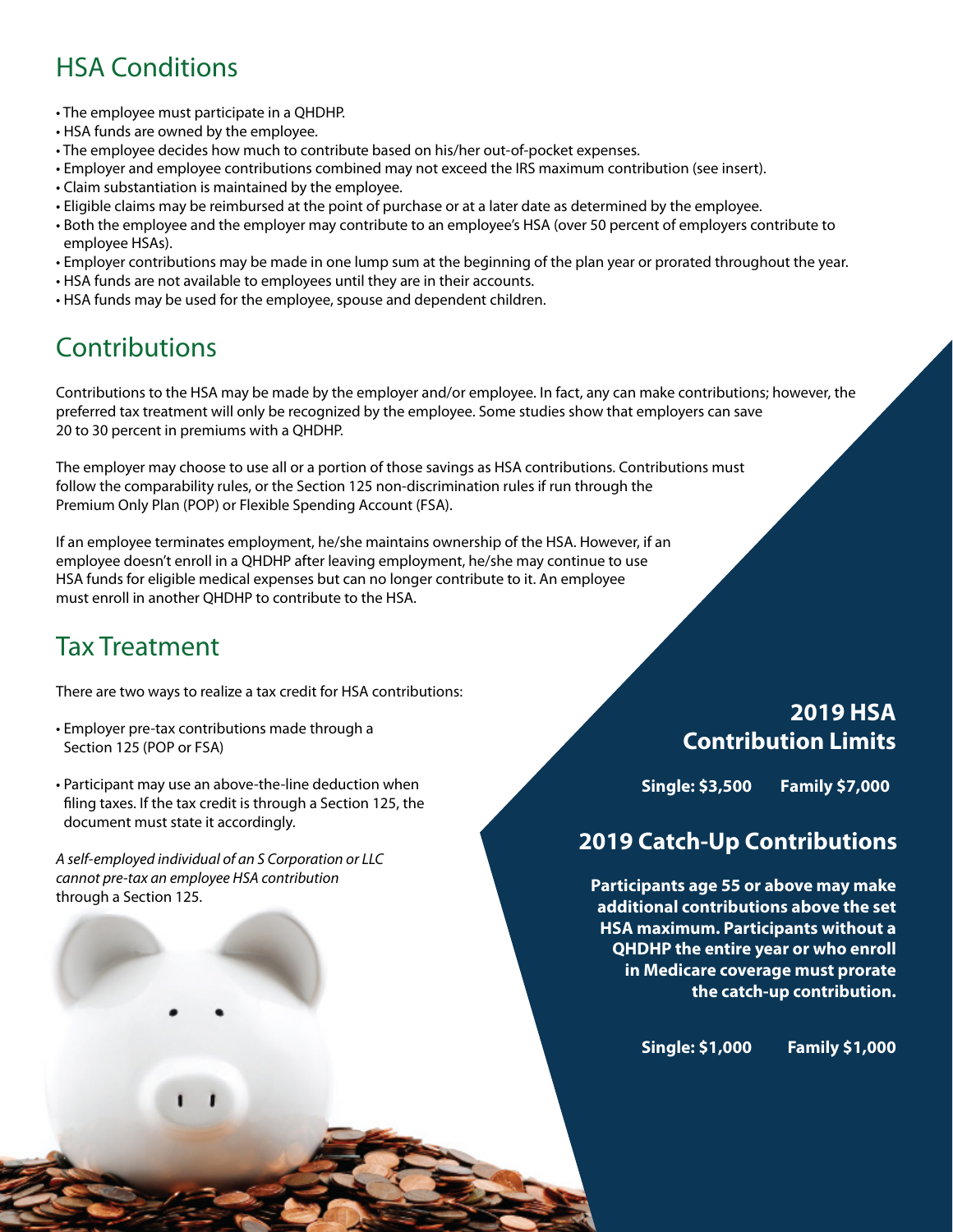## Investment Options

All NueSynergy HSA accounts are funded with an FDIC interest-bearing demand-deposit account at Avidia Bank. One unique feature of the HSA is the option to invest in stocks, bonds and mutual funds. All NueSynergy account holders with account balances over \$1,000 have the option to invest HSA funds in a linked self-directed brokerage account with Devenir.\* We recommend that employees discuss investment options with a bank or professional advisor.

*\* Are not insured by the FDIC; are not deposits or other obligations of Avidia Bank and are not guaranteed by Avidia Bank; and are subject to investment risks, including possible loss of principal invested*.

# Allowable Expenses

Employees may budget for miscellaneous out-of-pocket medical expenses using their HSA account. Participants must retain receipts for anything purchased with HSA dollars in case they are audited by the IRS. If HSA funds are used for anything other than a qualifying expense, penalties will apply.

Funds may be used for previous year's expenses provided the HSA account was open at the time the expense was incurred. There is no time limit on reimbursements. Account balances roll forward from year-to-year.



# The NueSynergy Debit Card

The NueSynergy Debit Card works like a credit card, except it has a stored value instead of a credit limit. The stored value is the employee's available balance under the employee's HSA. There are no transaction fees or pin numbers with the debit card.

Employee's simply swipe the NueSynergy Debit Card at the provider location and choose the "credit/credit card" option. Funds are instantly withdrawn from the HSA and paid to the provider. There are no claims and no waiting for reimbursement.

However, employees should save their receipts to ensure compliance with IRS guidelines, and to produce in case of an IRS audit. The card is merchant coded, not merchandise coded. Every merchant who accepts credit cards is assigned one of roughly 1,000 merchant codes. The codes are listed according to industry (e.g., restaurant, pharmacy, dental office). Only valid merchant codes are "open" to the card, which means if someone tries to use the card at a restaurant or gas station, it would be declined. It will also decline payment for non-covered expenses, such as vitamins (non-prescription).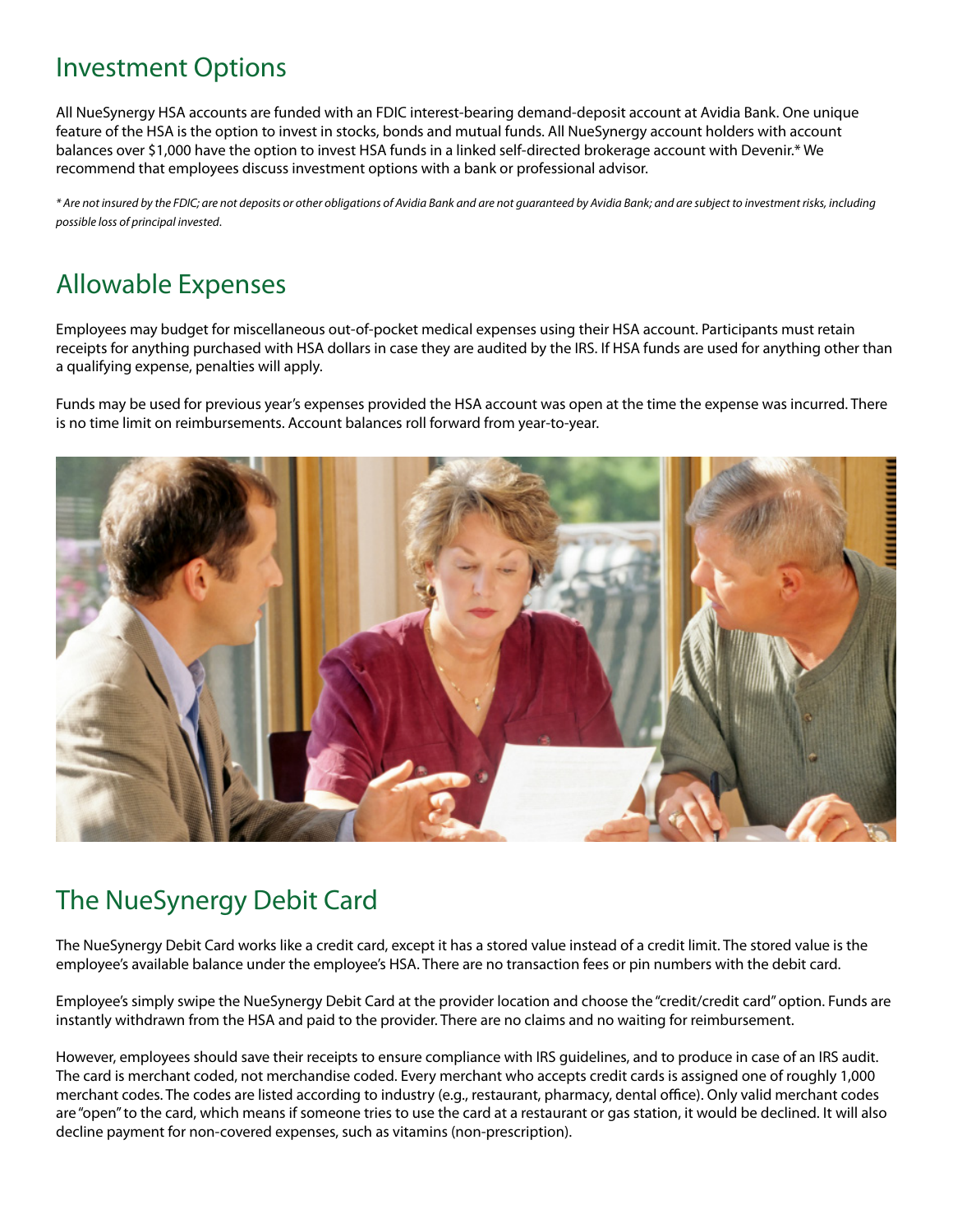## Stacked Benefits Card

Our NueSynergy technology allows one single benefit card to be used for the HSA, Limited Purpose Flexible Spending Account (FSA), Limited Purpose Health Reimbursement Arrangement (HRA), and 132 Commuter Transit and Parking Account.

The NueSynergy Debit Card is "stacked" according to the plan design. Appropriate merchant codes are attached to the card. We handle enrollments and terminations. Because we communicate HSA information directly to the bank, we control how the cards are used and generated.

# Payroll Deduction Funding

NueSynergy will send a payroll deduction report three business days prior to your payroll date. You will verify deductions and make any necessary corrections prior to your payroll date. Then, 24 to 48 hours from the payroll date, we will draw funds via an ACH transaction employer. We recommend that the employer create a separate bank account for the payroll withdrawals. The employee owns the contributions when they are applied to the account.

With all the rules and regulations involved with HSAs, you don't want employees left with just a bank account and nowhere to turn for assistance. That's why NueSynergy has built a full service HSA administration platform that's more than just a "bank account."

The unique concept behind our employee/employer portal allows for comprehensive administration on behalf of the employer and the account holder, enabling dynamic HSA services that other solution providers can't (or won't) offer!

## Frequently Asked Questions

### **Q. May an employee have an HSA and an FSA or HRA?**

A. Yes, but the FSA and/or HRA must be limited purpose. This works like a standard FSA/HRA but you can only submit claims for vision, dental, preventative co-pays, and post deductible expenses. A limited purpose FSA also allows for dependent care.

#### **Q. May employees stop/change FSA contributions if they become eligible for an HSA?**

A. No. Employees must have a qualifying status change to stop or change FSA contributions.

**Q. May an employee be covered under a spouse's insurance plan and have an HSA?**

A. No. If the employee has any other coverage, he/she cannot open an HSA.

### **Q. If the employee and spouse both have a QHDHP, may they both have an HSA?**

A. Yes. However, they may only contribute the annual family maximum amount between the two accounts.

### **Q. If the employee has Medicare or Medicaid, may he/she also have an HSA?**

A. No. Anyone currently enrolled in Medicare or Medicaid isn't eligible to open an HSA.

### **Q. How do Veteran's Administration (VA) health benefits affect the HSA?**

A. If the employee has received VA health benefits in the past three months, he/she may not have an HSA.

### **Q. May we set up an HSA for a minor dependent?**

A. No. A dependent may not participate in an HSA.

### **Q. May employees continue to use the HSA if they no longer have a QHDHP?**

A. Yes. They may use funds in the HSA; however, they may no longer contribute to it.

### **Q. Is the HSA a COBRA-qualifying benefit?**

A. No, but the QHDHP may be subject to COBRA.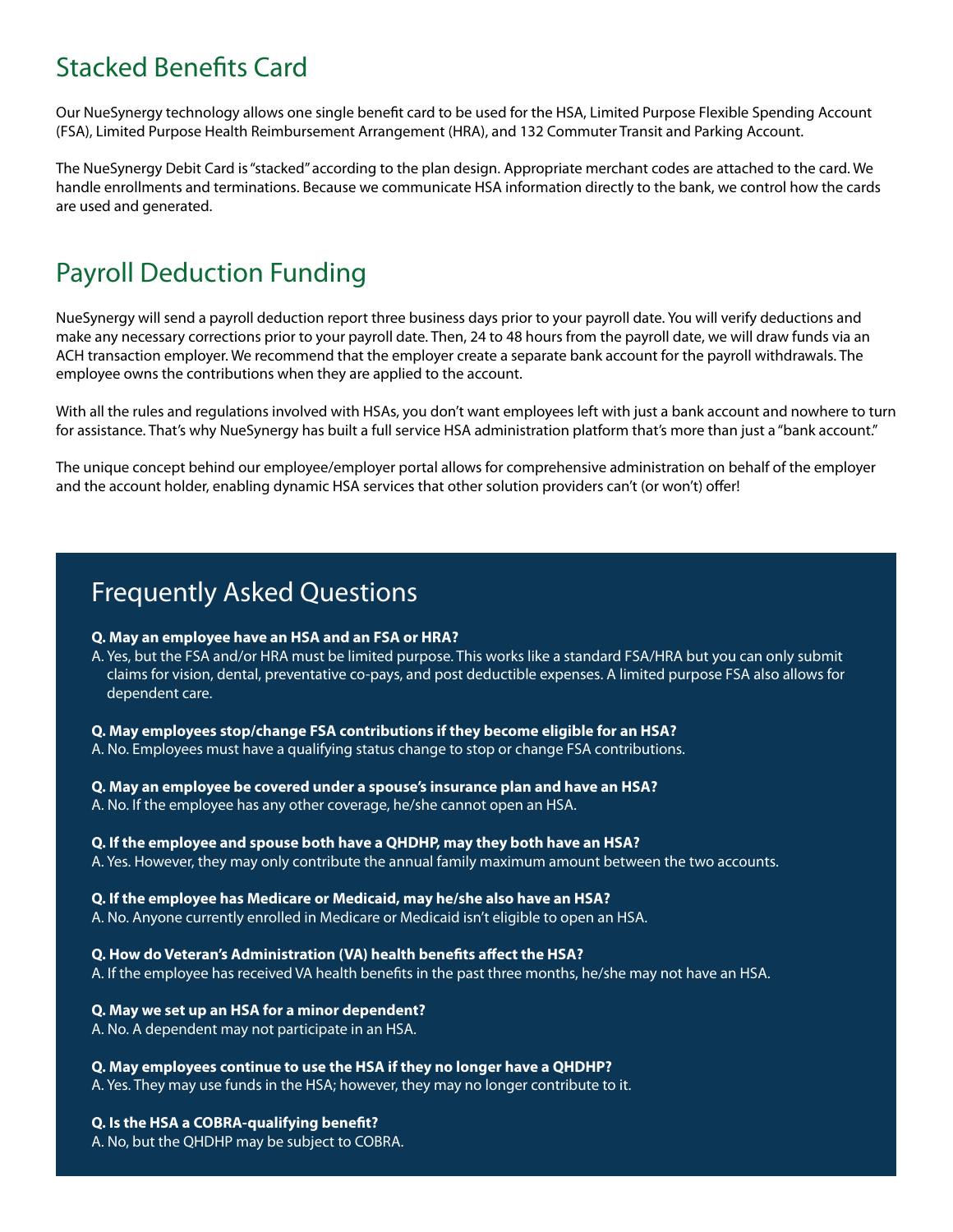# Managing Your Account and Other Helpful Suggestions

You are in complete control of your HSA. Here is some helpful information to assist in managing your account:

• Correcting Account Information - Within the employee portal you are able to change your personal information.

• Adding Authorized Signers or Beneficiaries - For your convenience we have provided easy to complete online forms.

• Transferring Funds to Your HSA - If you would like to transfer or rollover funds from an existing HSA or IRA, we provide easyto-follow online forms.

• Tax information - At year end, our banking partner and FDIC insured account holder, Avidia Bank, will send you the following:

- 1099 SA Received by January 31 and shows your annual distributions
- 5498 SA Received by May 31 and shows your annual contributions

If you receive these forms and believe there is an error, please contact NueSynergy at 855.890.7239. We will work with you and Avidia Bank to make corrections and provide a corrected form.



## www.NueSynergy.com allows 24/7 access to:

- Account balances and history
- Deposit and withdrawal capabilities
- Important forms and documents
- Up-to-date history
- Recent news and benefits updates
- Account statements
- Investment options

### Thank You!

We are proud to serve as your HSA administrator. We appreciate your business and look forward to providing you the highest level of service and support. Our goal is to ensure that you maximize the benefits of participating in a Health Savings Account. To that end, we are constantly seeking ways to provide a better customer experience. Please let us know if there is anything we can do to improve the level of service.

## HSA Administrator:

NueSynergy 4601 College Blvd., Ste. 280, Leawood, KS 66211 855.890.7239 | www.NueSynergy.com

### HSA Custodian:



Avidia Bank 42 Main St., Hudson, MA 01749 800.508.2265 www.hsavidiabank.com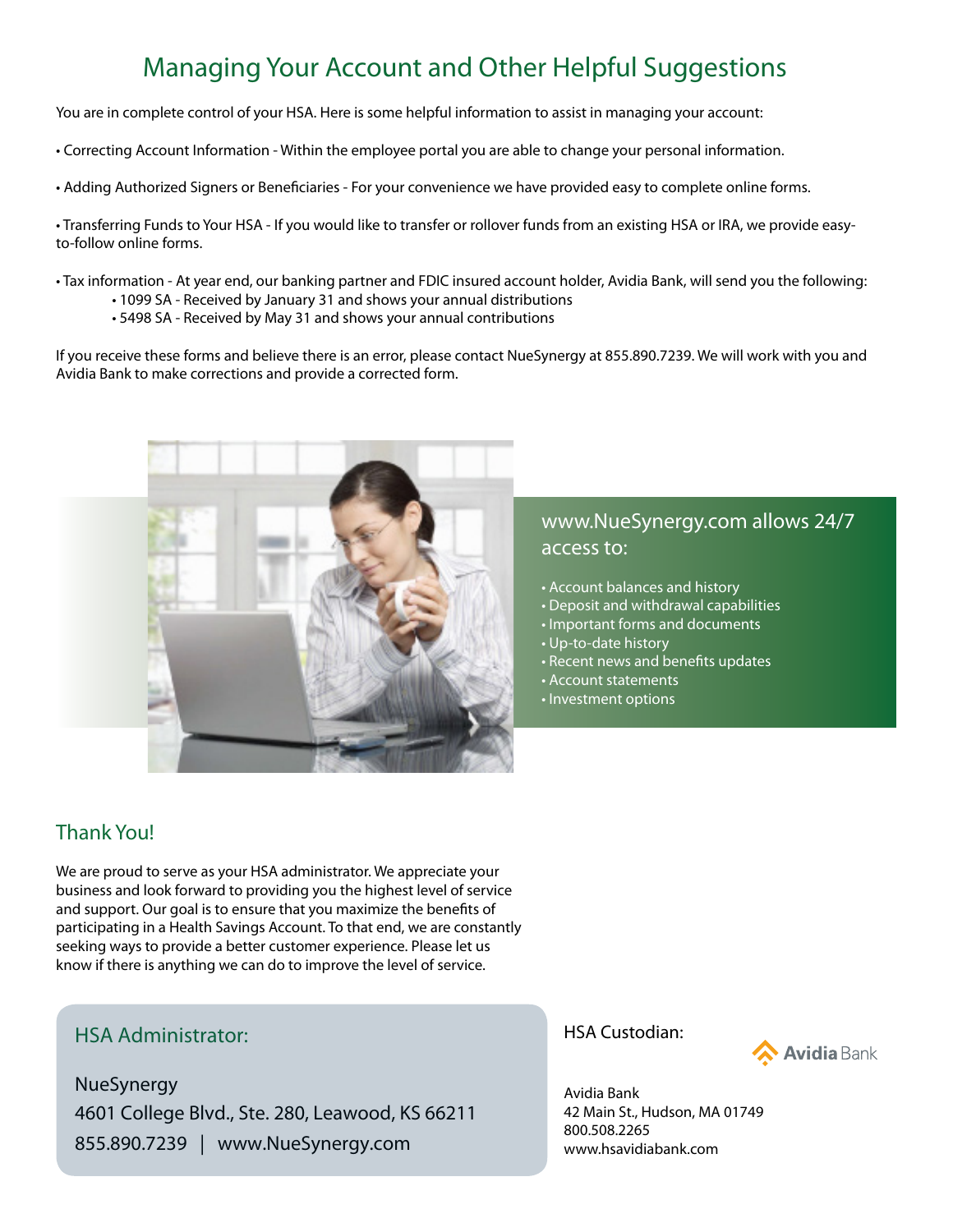# Top Ten Reasons to Keep a NueSynergy HSA

### Triple Tax-Advantaged: **1**

Contributions are tax-free, potential interest gains accumulate tax-free, and distributions are tax-free when used to pay for qualified medical expenses.

#### Flexible: **2**

In case of emergency, funds can be used for non-medical expenses (money withdrawn may incur a 20% penalty and income tax charge). At age 65, any remaining HSA funds can be withdrawn for non-medical reasons without a penalty.

### Portable: **3**

The employee owns all HSA account funds. Unlike an FSA, the accumulated balance in the account rolls over from year to year. Accounts move with employees even if they change employment or retire.

#### Convenient: **4**

The NueSynergy prepaid MasterCard provides employees with an easy and convenient way to access HSA contributions.

#### Independence: **5**

Employers prefer the long-term viability of an independent administrator. The relationship the employer has with their HSA administrator or HSA custodian remains consistent, along with all plan processes and resources, even if the employer switches to a different insurance plan.

#### Savings solution for future health needs: **6**

Unused contributions accumulate and can be saved and used for future medical expenses or to supplement retirement income. For example, unused funds can be used to pay COBRA or other medical insurance premiums during periods of unemployment or temporary layoff.

### FDIC Insured Account: **7**

NueSynergy has partnered with Avidia Bank to provide our FDIC insured HSAs. This partnership enables us to proved a fully integrated experience through both our employee and employer portals.

#### Investment options: **8**

Employees can select from a spectrum of investment options to match their preferred investment style. Investments are offered through Devenir.\*

#### Record keeping: **9**

Process HSA deposits and withdrawals, post transactions, prepare and distribute bank statements, and perform year-end reporting on required IRS forms.

#### Monthly Statements: **10**

Sent when the account has any activity. (Quarterly statements are sent to all account holders regardless of activity.)